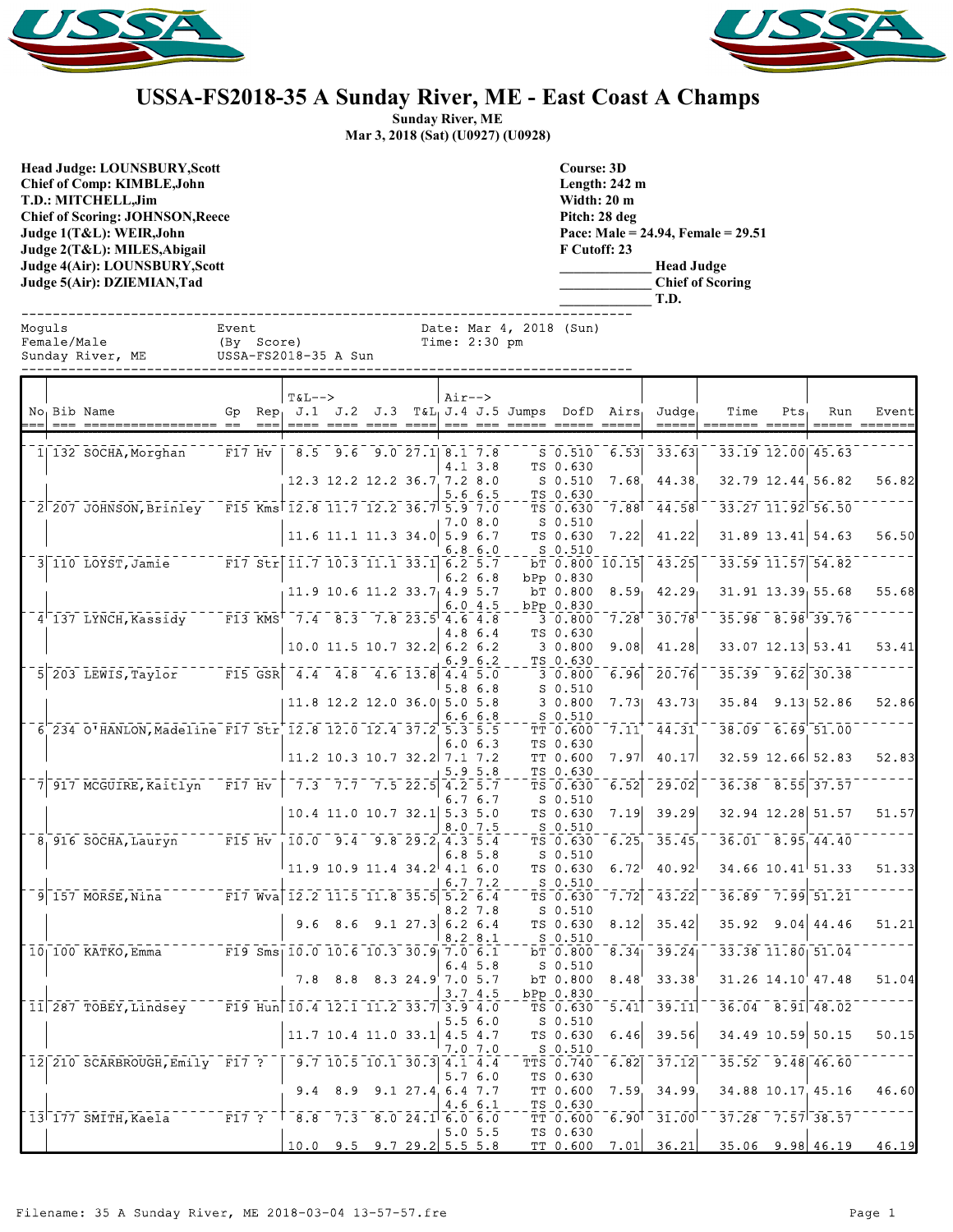Moguls Event Date: Mar 4, 2018 (Sun)<br>Female/Male (By Score) Time: 2:30 pm<br>Sunday River, ME USSA-FS2018-35 A Sun Female/Male (By Score) Time: 2:30 pm Sunday River, ME USSA-FS2018-35 A Sun

| No Bib Name<br>Rep $J.1$ $J.2$ $J.3$ $T\&L$ $J.4$ $J.5$ Jumps<br>DofD<br>Airs<br>Judgel<br>Time<br>Pts<br>Run<br>Gp<br>$==$<br>$= = = =$<br>---- ---- ----, --- ---<br>$\qquad \qquad \doteq\qquad \qquad \doteq\qquad \qquad$<br>$=$ $=$ $=$ $=$<br>$\qquad \qquad \qquad =\qquad \qquad$<br>$\qquad \qquad \doteq \qquad \qquad \doteq \qquad \qquad$<br>=======<br>6.05.5<br>TS 0.630<br>30.800<br>$36.10$ $8.85$ 45.59<br>14 152 SCHLAMKOWITZ, Jess F15 Oke 10.0 10.0 10.0 30.0 3.7 4.5<br>6.74<br>36.74<br>5.06.0<br>TS 0.630<br>8.8<br>9.8<br>$9.3$ 27.9 4.0 4.8<br>34.49 10.59 45.94<br>30.800<br>7.45<br>35.35<br>TS 0.630<br>5.8 6.7<br>$37.41$ $7.43$ $41.85$<br>15 248 SHUSTER, Victoria F15 Hun 9.4 9.3 9.3 28.0 4.4 5.8<br>TS 0.630<br>6.42<br>$-34.42$<br>$6.2\;6.4$<br>$S_0.510$<br>8.926.714.45.0<br>TS 0.630<br>6.50 <sub>1</sub><br>33.20<br>34.92 10.13 43.33<br>9.4<br>8.4<br>6.97.0<br>$S$ 0.510<br>$40.68$ $3.88$ $41.34$<br>$-37.46$<br>16 220 COHEN, Jessica<br>F17 Kms 10.1 10.7 10.4 31.2 4.0 4.8<br>30.800<br>6.26<br>S <sub>0.510</sub><br>4.9 5.9<br>9.2<br>$9.4$ 28.3 4.4 5.8<br>30.800<br>7.06<br>35.36<br>38.70<br>$6.03 \mid 41.39$<br>9.7<br>5.7 6.0<br>$S_0.510$<br>$\bar{r}$ $\bar{r}$ $\bar{z}$ $\bar{z}$ $\bar{r}$ $\vert$<br>38.32<br>$6.44$ 37.36<br>17 158 DOYLE, Caroline<br>8.2<br>$\overline{8.7}$ $\overline{8.5}$ 25.4 6.1 5.7<br>5.52<br>30.92<br>$S$ $0.510$<br>TS 0.630<br>4.0 4.0<br>5.30<br>32.40<br>8.91 41.31<br>9.9<br>8.2<br>$9.027.1$ 4.8 5.9<br>$S_0.510$<br>36.04<br>4.0 4.2<br>TS 0.630<br>18 144 SIEVERS, Emily F19 Spe 9.5 7.6 8.5 25.6 5.7 5.8<br>$-5.82, 36.38$<br>4.96.<br>30.56<br>38.89<br>$S_0.510$<br>D 0.510<br>4.04.0<br>8.3<br>9.7<br>9.027.04.44.1<br>5.09 <sup>1</sup><br>32.09<br>36.22<br>8.72 40.81<br>SS 0.660<br>D 0.510<br>5.04.0<br>$0.09$ 18.31<br>19 233 SLETTENE, Skylar B F15 Sms<br>5.0<br>3.8<br>5.02<br>44.18<br>4.4 13.2 4.1 4.0<br>3 0.800<br>18.22<br>1.8 2.5<br>3p0.830<br>7.95<br>$8.91$ 40.06<br>30.800<br>31.15<br>36.04<br>8.4<br>$7.7$ 23.2 4.4 4.8<br>7.1<br>5.05.3<br>3p 0.830<br>$-F15$ GSR <sub>1</sub> 5.0<br>$-5.50$ 26.82<br>20 117 RYAN, Lilybeth<br>6.0<br>$5.5$ $16.5$ 3.0 3.9<br>4.82 <sub>1</sub><br>21.32<br>39.19<br>3 0.800<br>4.2 4.4<br>T 0.480<br>7.021.12.63.8<br>3 0.800<br>6.27<br>27.37<br>37.03<br>7.84'35.21<br>7.3<br>6.8<br>7.9 6.7<br>S 0.510<br>21 164 BETTENCOURT, Liv F13 Kms<br>5.8<br>5.0<br>$5.4$ 16.2 1.7 3.0<br>20.05<br>39.68<br>$4.97$ 25.02<br>T 0.480<br>3.85<br>4.7 6.0<br>S 0.510<br>$7.22$ 33.20<br>$6.8$ 20.4 5.9 6.0<br>5.58<br>25.98<br>37.60<br>6.3<br>7.3<br>N 0.460<br>5.7 5.5<br>$S_0.510$<br>22 154 ALEXANDER, Shelby F17 Wva 3.9 3.7 3.8 11.4 2.6 2.5<br>14.20<br>48.15<br>14.20<br>$S_0.510$<br>2.80<br>$3.3 \, 3.0$<br>T 0.480<br>46.10<br>$6.4$ 5.5 5.9 17.8 4.1 4.4<br>$S_0.510$<br>3.86<br>21.66<br>21.66<br>T 0.480<br>$3.4 \, 3.7$<br>24.85 16.11 75.40<br>$1$   225 SHAMBELAN, C.J.<br>M19 Kms 15.7 15.1 15.4 46.2 8.0 8.2<br>7opA 0.860 13.09<br>59.29<br>8.08.8<br>bPp 0.730<br>7opA 0.860 13.39<br>60.49<br>23.94 17.28 77.77<br>16.2 15.2 15.7 47.1 8.0 8.4<br>8.29.2<br>bPp 0.730<br>2 199 SCHUNK, Harrison M19 Sms 16.7 16.5 16.6 49.8 7.4 6.1<br>25.70 15.02 76.89<br>7opA 0.860 12.07<br>61.87<br>9.0 8.2<br>bPp 0.730<br>24.52 16.53 76.88<br>60.35<br>16.0 16.0 16.0 48.0 6.4 7.4<br>7opA 0.860 12.35<br>$8.4$ 9.2<br>bPp 0.730<br>3 129 TIKTINSKY, Peter MSr Sms 16.5 15.5 16.0 48.0 7.5 7.0<br>7opA 0.860 12.79 60.79<br>25.31 15.52 76.31<br>7.4 8.4<br>bPG 0.830<br>7opA 0.860 12.46 61.16 25.18 15.69 76.85<br>16.5 16.0 16.2 48.7 6.6 6.1<br>8.1 8.8<br>bPG 0.830<br>$-4$ 209 CAPLAN, Nathan $-$ M17 SMS 13.2 13.6 13.4 40.2 7.2 8.8 7opA 0.860 12.89 53.09 $-$ 28.03 12.03 65.12<br>bPp 0.730<br>8.08.5<br>$\overline{\text{DT}}$ 0.700 12.55 57.25 26.76 13.66 70.91<br>$15.0$ 14.8 14.9 44.7 8.6 8.6<br>8.9 9.0<br>bPp 0.730<br>$\overline{b}$ Pp 0.730 10.82 55.02 $\overline{26.96}$ 13.40 68.42<br>5 112 GRAMMAS, Elijah M17 Gsr 15.0 14.5 14.7 44.2 7.3 7.4<br>7opA 0.860<br>$6.7\,6.0$<br>$bPp$ 0.730 10.29 54.99 25.65 15.08 70.07<br>15.0 14.8 14.9 44.7 6.9 6.5<br>$6.8 - 5.8$<br>7opA 0.860<br>$-6$ 206 NORTH, Curtis M17 Kms 14.6 14.9 14.7 44.2 7.3 6.6<br>$3p$ 0.730 9.84 54.04 26.41 14.11 68.15<br>bPp 0.730<br>7.0 6.1<br>$3\overline{p}$ 0.730 9.74 51.44 25.33 15.49 66.93<br>$14.0$ 13.8 13.9 41.7 7.4 8.2<br>5.06.1<br>$\frac{\text{bPP}}{\text{bL}} \frac{0.730}{0.720} - \frac{1}{9.10} + \frac{1}{48.50} - \frac{1}{25.97} \frac{1}{14.67} - \frac{1}{63.17}$<br>7 232 0'HANLON, Patrick M15 Str 12.6 13.7 13.1 39.4 4.9 4.8<br>$^{\top}$ 7.6 7.8<br>bPp 0.730<br>bT 0.700 10.72 53.42 26.20 14.38 67.80<br>14.1 14.4 14.2 42.7 6.8 7.8<br>7.28.2<br>bPp 0.730<br>$-8$ 219 BOLESKY, Blake M17 Str 14.6 14.2 14.4 43.2 7.3 7.5<br>$\overline{51}$ $\overline{0.700}$ $\overline{10.28}$ $\overline{53.48}$ $\overline{26.75}$ $\overline{13.67}$ $\overline{67.15}$<br>7.4 6.6<br>bPp 0.730<br>7opA 0.860 4.84 13.84 30.09 9.39 23.23<br>$3.0$ $3.0$ $3.0$ $9.0$ $3.7$ $4.0$<br>2.22.0<br>bPp 0.730<br>$9$ 124 PETRONE, Jack $13.4$ 12.8 13.1 39.3 7.0 8.4<br>$\overline{b}$ $\overline{b}$ $\overline{c}$ $\overline{c}$ $\overline{c}$ $\overline{c}$ $\overline{c}$ $\overline{c}$ $\overline{c}$ $\overline{c}$ $\overline{c}$ $\overline{c}$ $\overline{c}$ $\overline{c}$ $\overline{c}$ $\overline{c}$ $\overline{c}$ $\overline{c}$ $\overline{c}$ $\overline{c}$ $\overline{c}$ $\overline{c}$ $\overline{c}$ $\overline{c}$ $\overline{$<br>7.3 8.0<br>TS 0.530 |  |  | $T&L-->$ |  | $Air--$ |  |  |  |  |       |
|------------------------------------------------------------------------------------------------------------------------------------------------------------------------------------------------------------------------------------------------------------------------------------------------------------------------------------------------------------------------------------------------------------------------------------------------------------------------------------------------------------------------------------------------------------------------------------------------------------------------------------------------------------------------------------------------------------------------------------------------------------------------------------------------------------------------------------------------------------------------------------------------------------------------------------------------------------------------------------------------------------------------------------------------------------------------------------------------------------------------------------------------------------------------------------------------------------------------------------------------------------------------------------------------------------------------------------------------------------------------------------------------------------------------------------------------------------------------------------------------------------------------------------------------------------------------------------------------------------------------------------------------------------------------------------------------------------------------------------------------------------------------------------------------------------------------------------------------------------------------------------------------------------------------------------------------------------------------------------------------------------------------------------------------------------------------------------------------------------------------------------------------------------------------------------------------------------------------------------------------------------------------------------------------------------------------------------------------------------------------------------------------------------------------------------------------------------------------------------------------------------------------------------------------------------------------------------------------------------------------------------------------------------------------------------------------------------------------------------------------------------------------------------------------------------------------------------------------------------------------------------------------------------------------------------------------------------------------------------------------------------------------------------------------------------------------------------------------------------------------------------------------------------------------------------------------------------------------------------------------------------------------------------------------------------------------------------------------------------------------------------------------------------------------------------------------------------------------------------------------------------------------------------------------------------------------------------------------------------------------------------------------------------------------------------------------------------------------------------------------------------------------------------------------------------------------------------------------------------------------------------------------------------------------------------------------------------------------------------------------------------------------------------------------------------------------------------------------------------------------------------------------------------------------------------------------------------------------------------------------------------------------------------------------------------------------------------------------------------------------------------------------------------------------------------------------------------------------------------------------------------------------------------------------------------------------------------------------------------------------------------------------------------------------------------------------------------------------------------------------------------------------------------------------------------------------------------------------------------------------------------------------------------------------------------------------------------------------------------------------------------------------------------------------------------------------------------------------------------------------------------------------------------------------------------------------------------------------------------------------------------------------------------------------------------------------------------------------------------------------------------------------------------------------------------------------------------------------------------------------------------------------------------------------------------------------------|--|--|----------|--|---------|--|--|--|--|-------|
| 45.94<br>43.33                                                                                                                                                                                                                                                                                                                                                                                                                                                                                                                                                                                                                                                                                                                                                                                                                                                                                                                                                                                                                                                                                                                                                                                                                                                                                                                                                                                                                                                                                                                                                                                                                                                                                                                                                                                                                                                                                                                                                                                                                                                                                                                                                                                                                                                                                                                                                                                                                                                                                                                                                                                                                                                                                                                                                                                                                                                                                                                                                                                                                                                                                                                                                                                                                                                                                                                                                                                                                                                                                                                                                                                                                                                                                                                                                                                                                                                                                                                                                                                                                                                                                                                                                                                                                                                                                                                                                                                                                                                                                                                                                                                                                                                                                                                                                                                                                                                                                                                                                                                                                                                                                                                                                                                                                                                                                                                                                                                                                                                                                                                                                               |  |  |          |  |         |  |  |  |  | Event |
|                                                                                                                                                                                                                                                                                                                                                                                                                                                                                                                                                                                                                                                                                                                                                                                                                                                                                                                                                                                                                                                                                                                                                                                                                                                                                                                                                                                                                                                                                                                                                                                                                                                                                                                                                                                                                                                                                                                                                                                                                                                                                                                                                                                                                                                                                                                                                                                                                                                                                                                                                                                                                                                                                                                                                                                                                                                                                                                                                                                                                                                                                                                                                                                                                                                                                                                                                                                                                                                                                                                                                                                                                                                                                                                                                                                                                                                                                                                                                                                                                                                                                                                                                                                                                                                                                                                                                                                                                                                                                                                                                                                                                                                                                                                                                                                                                                                                                                                                                                                                                                                                                                                                                                                                                                                                                                                                                                                                                                                                                                                                                                              |  |  |          |  |         |  |  |  |  |       |
|                                                                                                                                                                                                                                                                                                                                                                                                                                                                                                                                                                                                                                                                                                                                                                                                                                                                                                                                                                                                                                                                                                                                                                                                                                                                                                                                                                                                                                                                                                                                                                                                                                                                                                                                                                                                                                                                                                                                                                                                                                                                                                                                                                                                                                                                                                                                                                                                                                                                                                                                                                                                                                                                                                                                                                                                                                                                                                                                                                                                                                                                                                                                                                                                                                                                                                                                                                                                                                                                                                                                                                                                                                                                                                                                                                                                                                                                                                                                                                                                                                                                                                                                                                                                                                                                                                                                                                                                                                                                                                                                                                                                                                                                                                                                                                                                                                                                                                                                                                                                                                                                                                                                                                                                                                                                                                                                                                                                                                                                                                                                                                              |  |  |          |  |         |  |  |  |  |       |
|                                                                                                                                                                                                                                                                                                                                                                                                                                                                                                                                                                                                                                                                                                                                                                                                                                                                                                                                                                                                                                                                                                                                                                                                                                                                                                                                                                                                                                                                                                                                                                                                                                                                                                                                                                                                                                                                                                                                                                                                                                                                                                                                                                                                                                                                                                                                                                                                                                                                                                                                                                                                                                                                                                                                                                                                                                                                                                                                                                                                                                                                                                                                                                                                                                                                                                                                                                                                                                                                                                                                                                                                                                                                                                                                                                                                                                                                                                                                                                                                                                                                                                                                                                                                                                                                                                                                                                                                                                                                                                                                                                                                                                                                                                                                                                                                                                                                                                                                                                                                                                                                                                                                                                                                                                                                                                                                                                                                                                                                                                                                                                              |  |  |          |  |         |  |  |  |  |       |
|                                                                                                                                                                                                                                                                                                                                                                                                                                                                                                                                                                                                                                                                                                                                                                                                                                                                                                                                                                                                                                                                                                                                                                                                                                                                                                                                                                                                                                                                                                                                                                                                                                                                                                                                                                                                                                                                                                                                                                                                                                                                                                                                                                                                                                                                                                                                                                                                                                                                                                                                                                                                                                                                                                                                                                                                                                                                                                                                                                                                                                                                                                                                                                                                                                                                                                                                                                                                                                                                                                                                                                                                                                                                                                                                                                                                                                                                                                                                                                                                                                                                                                                                                                                                                                                                                                                                                                                                                                                                                                                                                                                                                                                                                                                                                                                                                                                                                                                                                                                                                                                                                                                                                                                                                                                                                                                                                                                                                                                                                                                                                                              |  |  |          |  |         |  |  |  |  |       |
|                                                                                                                                                                                                                                                                                                                                                                                                                                                                                                                                                                                                                                                                                                                                                                                                                                                                                                                                                                                                                                                                                                                                                                                                                                                                                                                                                                                                                                                                                                                                                                                                                                                                                                                                                                                                                                                                                                                                                                                                                                                                                                                                                                                                                                                                                                                                                                                                                                                                                                                                                                                                                                                                                                                                                                                                                                                                                                                                                                                                                                                                                                                                                                                                                                                                                                                                                                                                                                                                                                                                                                                                                                                                                                                                                                                                                                                                                                                                                                                                                                                                                                                                                                                                                                                                                                                                                                                                                                                                                                                                                                                                                                                                                                                                                                                                                                                                                                                                                                                                                                                                                                                                                                                                                                                                                                                                                                                                                                                                                                                                                                              |  |  |          |  |         |  |  |  |  |       |
|                                                                                                                                                                                                                                                                                                                                                                                                                                                                                                                                                                                                                                                                                                                                                                                                                                                                                                                                                                                                                                                                                                                                                                                                                                                                                                                                                                                                                                                                                                                                                                                                                                                                                                                                                                                                                                                                                                                                                                                                                                                                                                                                                                                                                                                                                                                                                                                                                                                                                                                                                                                                                                                                                                                                                                                                                                                                                                                                                                                                                                                                                                                                                                                                                                                                                                                                                                                                                                                                                                                                                                                                                                                                                                                                                                                                                                                                                                                                                                                                                                                                                                                                                                                                                                                                                                                                                                                                                                                                                                                                                                                                                                                                                                                                                                                                                                                                                                                                                                                                                                                                                                                                                                                                                                                                                                                                                                                                                                                                                                                                                                              |  |  |          |  |         |  |  |  |  |       |
|                                                                                                                                                                                                                                                                                                                                                                                                                                                                                                                                                                                                                                                                                                                                                                                                                                                                                                                                                                                                                                                                                                                                                                                                                                                                                                                                                                                                                                                                                                                                                                                                                                                                                                                                                                                                                                                                                                                                                                                                                                                                                                                                                                                                                                                                                                                                                                                                                                                                                                                                                                                                                                                                                                                                                                                                                                                                                                                                                                                                                                                                                                                                                                                                                                                                                                                                                                                                                                                                                                                                                                                                                                                                                                                                                                                                                                                                                                                                                                                                                                                                                                                                                                                                                                                                                                                                                                                                                                                                                                                                                                                                                                                                                                                                                                                                                                                                                                                                                                                                                                                                                                                                                                                                                                                                                                                                                                                                                                                                                                                                                                              |  |  |          |  |         |  |  |  |  |       |
|                                                                                                                                                                                                                                                                                                                                                                                                                                                                                                                                                                                                                                                                                                                                                                                                                                                                                                                                                                                                                                                                                                                                                                                                                                                                                                                                                                                                                                                                                                                                                                                                                                                                                                                                                                                                                                                                                                                                                                                                                                                                                                                                                                                                                                                                                                                                                                                                                                                                                                                                                                                                                                                                                                                                                                                                                                                                                                                                                                                                                                                                                                                                                                                                                                                                                                                                                                                                                                                                                                                                                                                                                                                                                                                                                                                                                                                                                                                                                                                                                                                                                                                                                                                                                                                                                                                                                                                                                                                                                                                                                                                                                                                                                                                                                                                                                                                                                                                                                                                                                                                                                                                                                                                                                                                                                                                                                                                                                                                                                                                                                                              |  |  |          |  |         |  |  |  |  |       |
| 41.39                                                                                                                                                                                                                                                                                                                                                                                                                                                                                                                                                                                                                                                                                                                                                                                                                                                                                                                                                                                                                                                                                                                                                                                                                                                                                                                                                                                                                                                                                                                                                                                                                                                                                                                                                                                                                                                                                                                                                                                                                                                                                                                                                                                                                                                                                                                                                                                                                                                                                                                                                                                                                                                                                                                                                                                                                                                                                                                                                                                                                                                                                                                                                                                                                                                                                                                                                                                                                                                                                                                                                                                                                                                                                                                                                                                                                                                                                                                                                                                                                                                                                                                                                                                                                                                                                                                                                                                                                                                                                                                                                                                                                                                                                                                                                                                                                                                                                                                                                                                                                                                                                                                                                                                                                                                                                                                                                                                                                                                                                                                                                                        |  |  |          |  |         |  |  |  |  |       |
|                                                                                                                                                                                                                                                                                                                                                                                                                                                                                                                                                                                                                                                                                                                                                                                                                                                                                                                                                                                                                                                                                                                                                                                                                                                                                                                                                                                                                                                                                                                                                                                                                                                                                                                                                                                                                                                                                                                                                                                                                                                                                                                                                                                                                                                                                                                                                                                                                                                                                                                                                                                                                                                                                                                                                                                                                                                                                                                                                                                                                                                                                                                                                                                                                                                                                                                                                                                                                                                                                                                                                                                                                                                                                                                                                                                                                                                                                                                                                                                                                                                                                                                                                                                                                                                                                                                                                                                                                                                                                                                                                                                                                                                                                                                                                                                                                                                                                                                                                                                                                                                                                                                                                                                                                                                                                                                                                                                                                                                                                                                                                                              |  |  |          |  |         |  |  |  |  |       |
|                                                                                                                                                                                                                                                                                                                                                                                                                                                                                                                                                                                                                                                                                                                                                                                                                                                                                                                                                                                                                                                                                                                                                                                                                                                                                                                                                                                                                                                                                                                                                                                                                                                                                                                                                                                                                                                                                                                                                                                                                                                                                                                                                                                                                                                                                                                                                                                                                                                                                                                                                                                                                                                                                                                                                                                                                                                                                                                                                                                                                                                                                                                                                                                                                                                                                                                                                                                                                                                                                                                                                                                                                                                                                                                                                                                                                                                                                                                                                                                                                                                                                                                                                                                                                                                                                                                                                                                                                                                                                                                                                                                                                                                                                                                                                                                                                                                                                                                                                                                                                                                                                                                                                                                                                                                                                                                                                                                                                                                                                                                                                                              |  |  |          |  |         |  |  |  |  |       |
| 41.31<br>40.81<br>40.06<br>35.21<br>33.20<br>21.66<br>77.77<br>76.89<br>76.85<br>70.91<br>70.07<br>68.15<br>67.80<br>67.15                                                                                                                                                                                                                                                                                                                                                                                                                                                                                                                                                                                                                                                                                                                                                                                                                                                                                                                                                                                                                                                                                                                                                                                                                                                                                                                                                                                                                                                                                                                                                                                                                                                                                                                                                                                                                                                                                                                                                                                                                                                                                                                                                                                                                                                                                                                                                                                                                                                                                                                                                                                                                                                                                                                                                                                                                                                                                                                                                                                                                                                                                                                                                                                                                                                                                                                                                                                                                                                                                                                                                                                                                                                                                                                                                                                                                                                                                                                                                                                                                                                                                                                                                                                                                                                                                                                                                                                                                                                                                                                                                                                                                                                                                                                                                                                                                                                                                                                                                                                                                                                                                                                                                                                                                                                                                                                                                                                                                                                   |  |  |          |  |         |  |  |  |  |       |
|                                                                                                                                                                                                                                                                                                                                                                                                                                                                                                                                                                                                                                                                                                                                                                                                                                                                                                                                                                                                                                                                                                                                                                                                                                                                                                                                                                                                                                                                                                                                                                                                                                                                                                                                                                                                                                                                                                                                                                                                                                                                                                                                                                                                                                                                                                                                                                                                                                                                                                                                                                                                                                                                                                                                                                                                                                                                                                                                                                                                                                                                                                                                                                                                                                                                                                                                                                                                                                                                                                                                                                                                                                                                                                                                                                                                                                                                                                                                                                                                                                                                                                                                                                                                                                                                                                                                                                                                                                                                                                                                                                                                                                                                                                                                                                                                                                                                                                                                                                                                                                                                                                                                                                                                                                                                                                                                                                                                                                                                                                                                                                              |  |  |          |  |         |  |  |  |  |       |
|                                                                                                                                                                                                                                                                                                                                                                                                                                                                                                                                                                                                                                                                                                                                                                                                                                                                                                                                                                                                                                                                                                                                                                                                                                                                                                                                                                                                                                                                                                                                                                                                                                                                                                                                                                                                                                                                                                                                                                                                                                                                                                                                                                                                                                                                                                                                                                                                                                                                                                                                                                                                                                                                                                                                                                                                                                                                                                                                                                                                                                                                                                                                                                                                                                                                                                                                                                                                                                                                                                                                                                                                                                                                                                                                                                                                                                                                                                                                                                                                                                                                                                                                                                                                                                                                                                                                                                                                                                                                                                                                                                                                                                                                                                                                                                                                                                                                                                                                                                                                                                                                                                                                                                                                                                                                                                                                                                                                                                                                                                                                                                              |  |  |          |  |         |  |  |  |  |       |
|                                                                                                                                                                                                                                                                                                                                                                                                                                                                                                                                                                                                                                                                                                                                                                                                                                                                                                                                                                                                                                                                                                                                                                                                                                                                                                                                                                                                                                                                                                                                                                                                                                                                                                                                                                                                                                                                                                                                                                                                                                                                                                                                                                                                                                                                                                                                                                                                                                                                                                                                                                                                                                                                                                                                                                                                                                                                                                                                                                                                                                                                                                                                                                                                                                                                                                                                                                                                                                                                                                                                                                                                                                                                                                                                                                                                                                                                                                                                                                                                                                                                                                                                                                                                                                                                                                                                                                                                                                                                                                                                                                                                                                                                                                                                                                                                                                                                                                                                                                                                                                                                                                                                                                                                                                                                                                                                                                                                                                                                                                                                                                              |  |  |          |  |         |  |  |  |  |       |
|                                                                                                                                                                                                                                                                                                                                                                                                                                                                                                                                                                                                                                                                                                                                                                                                                                                                                                                                                                                                                                                                                                                                                                                                                                                                                                                                                                                                                                                                                                                                                                                                                                                                                                                                                                                                                                                                                                                                                                                                                                                                                                                                                                                                                                                                                                                                                                                                                                                                                                                                                                                                                                                                                                                                                                                                                                                                                                                                                                                                                                                                                                                                                                                                                                                                                                                                                                                                                                                                                                                                                                                                                                                                                                                                                                                                                                                                                                                                                                                                                                                                                                                                                                                                                                                                                                                                                                                                                                                                                                                                                                                                                                                                                                                                                                                                                                                                                                                                                                                                                                                                                                                                                                                                                                                                                                                                                                                                                                                                                                                                                                              |  |  |          |  |         |  |  |  |  |       |
|                                                                                                                                                                                                                                                                                                                                                                                                                                                                                                                                                                                                                                                                                                                                                                                                                                                                                                                                                                                                                                                                                                                                                                                                                                                                                                                                                                                                                                                                                                                                                                                                                                                                                                                                                                                                                                                                                                                                                                                                                                                                                                                                                                                                                                                                                                                                                                                                                                                                                                                                                                                                                                                                                                                                                                                                                                                                                                                                                                                                                                                                                                                                                                                                                                                                                                                                                                                                                                                                                                                                                                                                                                                                                                                                                                                                                                                                                                                                                                                                                                                                                                                                                                                                                                                                                                                                                                                                                                                                                                                                                                                                                                                                                                                                                                                                                                                                                                                                                                                                                                                                                                                                                                                                                                                                                                                                                                                                                                                                                                                                                                              |  |  |          |  |         |  |  |  |  |       |
|                                                                                                                                                                                                                                                                                                                                                                                                                                                                                                                                                                                                                                                                                                                                                                                                                                                                                                                                                                                                                                                                                                                                                                                                                                                                                                                                                                                                                                                                                                                                                                                                                                                                                                                                                                                                                                                                                                                                                                                                                                                                                                                                                                                                                                                                                                                                                                                                                                                                                                                                                                                                                                                                                                                                                                                                                                                                                                                                                                                                                                                                                                                                                                                                                                                                                                                                                                                                                                                                                                                                                                                                                                                                                                                                                                                                                                                                                                                                                                                                                                                                                                                                                                                                                                                                                                                                                                                                                                                                                                                                                                                                                                                                                                                                                                                                                                                                                                                                                                                                                                                                                                                                                                                                                                                                                                                                                                                                                                                                                                                                                                              |  |  |          |  |         |  |  |  |  |       |
|                                                                                                                                                                                                                                                                                                                                                                                                                                                                                                                                                                                                                                                                                                                                                                                                                                                                                                                                                                                                                                                                                                                                                                                                                                                                                                                                                                                                                                                                                                                                                                                                                                                                                                                                                                                                                                                                                                                                                                                                                                                                                                                                                                                                                                                                                                                                                                                                                                                                                                                                                                                                                                                                                                                                                                                                                                                                                                                                                                                                                                                                                                                                                                                                                                                                                                                                                                                                                                                                                                                                                                                                                                                                                                                                                                                                                                                                                                                                                                                                                                                                                                                                                                                                                                                                                                                                                                                                                                                                                                                                                                                                                                                                                                                                                                                                                                                                                                                                                                                                                                                                                                                                                                                                                                                                                                                                                                                                                                                                                                                                                                              |  |  |          |  |         |  |  |  |  |       |
|                                                                                                                                                                                                                                                                                                                                                                                                                                                                                                                                                                                                                                                                                                                                                                                                                                                                                                                                                                                                                                                                                                                                                                                                                                                                                                                                                                                                                                                                                                                                                                                                                                                                                                                                                                                                                                                                                                                                                                                                                                                                                                                                                                                                                                                                                                                                                                                                                                                                                                                                                                                                                                                                                                                                                                                                                                                                                                                                                                                                                                                                                                                                                                                                                                                                                                                                                                                                                                                                                                                                                                                                                                                                                                                                                                                                                                                                                                                                                                                                                                                                                                                                                                                                                                                                                                                                                                                                                                                                                                                                                                                                                                                                                                                                                                                                                                                                                                                                                                                                                                                                                                                                                                                                                                                                                                                                                                                                                                                                                                                                                                              |  |  |          |  |         |  |  |  |  |       |
|                                                                                                                                                                                                                                                                                                                                                                                                                                                                                                                                                                                                                                                                                                                                                                                                                                                                                                                                                                                                                                                                                                                                                                                                                                                                                                                                                                                                                                                                                                                                                                                                                                                                                                                                                                                                                                                                                                                                                                                                                                                                                                                                                                                                                                                                                                                                                                                                                                                                                                                                                                                                                                                                                                                                                                                                                                                                                                                                                                                                                                                                                                                                                                                                                                                                                                                                                                                                                                                                                                                                                                                                                                                                                                                                                                                                                                                                                                                                                                                                                                                                                                                                                                                                                                                                                                                                                                                                                                                                                                                                                                                                                                                                                                                                                                                                                                                                                                                                                                                                                                                                                                                                                                                                                                                                                                                                                                                                                                                                                                                                                                              |  |  |          |  |         |  |  |  |  |       |
|                                                                                                                                                                                                                                                                                                                                                                                                                                                                                                                                                                                                                                                                                                                                                                                                                                                                                                                                                                                                                                                                                                                                                                                                                                                                                                                                                                                                                                                                                                                                                                                                                                                                                                                                                                                                                                                                                                                                                                                                                                                                                                                                                                                                                                                                                                                                                                                                                                                                                                                                                                                                                                                                                                                                                                                                                                                                                                                                                                                                                                                                                                                                                                                                                                                                                                                                                                                                                                                                                                                                                                                                                                                                                                                                                                                                                                                                                                                                                                                                                                                                                                                                                                                                                                                                                                                                                                                                                                                                                                                                                                                                                                                                                                                                                                                                                                                                                                                                                                                                                                                                                                                                                                                                                                                                                                                                                                                                                                                                                                                                                                              |  |  |          |  |         |  |  |  |  |       |
|                                                                                                                                                                                                                                                                                                                                                                                                                                                                                                                                                                                                                                                                                                                                                                                                                                                                                                                                                                                                                                                                                                                                                                                                                                                                                                                                                                                                                                                                                                                                                                                                                                                                                                                                                                                                                                                                                                                                                                                                                                                                                                                                                                                                                                                                                                                                                                                                                                                                                                                                                                                                                                                                                                                                                                                                                                                                                                                                                                                                                                                                                                                                                                                                                                                                                                                                                                                                                                                                                                                                                                                                                                                                                                                                                                                                                                                                                                                                                                                                                                                                                                                                                                                                                                                                                                                                                                                                                                                                                                                                                                                                                                                                                                                                                                                                                                                                                                                                                                                                                                                                                                                                                                                                                                                                                                                                                                                                                                                                                                                                                                              |  |  |          |  |         |  |  |  |  |       |
|                                                                                                                                                                                                                                                                                                                                                                                                                                                                                                                                                                                                                                                                                                                                                                                                                                                                                                                                                                                                                                                                                                                                                                                                                                                                                                                                                                                                                                                                                                                                                                                                                                                                                                                                                                                                                                                                                                                                                                                                                                                                                                                                                                                                                                                                                                                                                                                                                                                                                                                                                                                                                                                                                                                                                                                                                                                                                                                                                                                                                                                                                                                                                                                                                                                                                                                                                                                                                                                                                                                                                                                                                                                                                                                                                                                                                                                                                                                                                                                                                                                                                                                                                                                                                                                                                                                                                                                                                                                                                                                                                                                                                                                                                                                                                                                                                                                                                                                                                                                                                                                                                                                                                                                                                                                                                                                                                                                                                                                                                                                                                                              |  |  |          |  |         |  |  |  |  |       |
|                                                                                                                                                                                                                                                                                                                                                                                                                                                                                                                                                                                                                                                                                                                                                                                                                                                                                                                                                                                                                                                                                                                                                                                                                                                                                                                                                                                                                                                                                                                                                                                                                                                                                                                                                                                                                                                                                                                                                                                                                                                                                                                                                                                                                                                                                                                                                                                                                                                                                                                                                                                                                                                                                                                                                                                                                                                                                                                                                                                                                                                                                                                                                                                                                                                                                                                                                                                                                                                                                                                                                                                                                                                                                                                                                                                                                                                                                                                                                                                                                                                                                                                                                                                                                                                                                                                                                                                                                                                                                                                                                                                                                                                                                                                                                                                                                                                                                                                                                                                                                                                                                                                                                                                                                                                                                                                                                                                                                                                                                                                                                                              |  |  |          |  |         |  |  |  |  |       |
|                                                                                                                                                                                                                                                                                                                                                                                                                                                                                                                                                                                                                                                                                                                                                                                                                                                                                                                                                                                                                                                                                                                                                                                                                                                                                                                                                                                                                                                                                                                                                                                                                                                                                                                                                                                                                                                                                                                                                                                                                                                                                                                                                                                                                                                                                                                                                                                                                                                                                                                                                                                                                                                                                                                                                                                                                                                                                                                                                                                                                                                                                                                                                                                                                                                                                                                                                                                                                                                                                                                                                                                                                                                                                                                                                                                                                                                                                                                                                                                                                                                                                                                                                                                                                                                                                                                                                                                                                                                                                                                                                                                                                                                                                                                                                                                                                                                                                                                                                                                                                                                                                                                                                                                                                                                                                                                                                                                                                                                                                                                                                                              |  |  |          |  |         |  |  |  |  |       |
|                                                                                                                                                                                                                                                                                                                                                                                                                                                                                                                                                                                                                                                                                                                                                                                                                                                                                                                                                                                                                                                                                                                                                                                                                                                                                                                                                                                                                                                                                                                                                                                                                                                                                                                                                                                                                                                                                                                                                                                                                                                                                                                                                                                                                                                                                                                                                                                                                                                                                                                                                                                                                                                                                                                                                                                                                                                                                                                                                                                                                                                                                                                                                                                                                                                                                                                                                                                                                                                                                                                                                                                                                                                                                                                                                                                                                                                                                                                                                                                                                                                                                                                                                                                                                                                                                                                                                                                                                                                                                                                                                                                                                                                                                                                                                                                                                                                                                                                                                                                                                                                                                                                                                                                                                                                                                                                                                                                                                                                                                                                                                                              |  |  |          |  |         |  |  |  |  |       |
|                                                                                                                                                                                                                                                                                                                                                                                                                                                                                                                                                                                                                                                                                                                                                                                                                                                                                                                                                                                                                                                                                                                                                                                                                                                                                                                                                                                                                                                                                                                                                                                                                                                                                                                                                                                                                                                                                                                                                                                                                                                                                                                                                                                                                                                                                                                                                                                                                                                                                                                                                                                                                                                                                                                                                                                                                                                                                                                                                                                                                                                                                                                                                                                                                                                                                                                                                                                                                                                                                                                                                                                                                                                                                                                                                                                                                                                                                                                                                                                                                                                                                                                                                                                                                                                                                                                                                                                                                                                                                                                                                                                                                                                                                                                                                                                                                                                                                                                                                                                                                                                                                                                                                                                                                                                                                                                                                                                                                                                                                                                                                                              |  |  |          |  |         |  |  |  |  |       |
|                                                                                                                                                                                                                                                                                                                                                                                                                                                                                                                                                                                                                                                                                                                                                                                                                                                                                                                                                                                                                                                                                                                                                                                                                                                                                                                                                                                                                                                                                                                                                                                                                                                                                                                                                                                                                                                                                                                                                                                                                                                                                                                                                                                                                                                                                                                                                                                                                                                                                                                                                                                                                                                                                                                                                                                                                                                                                                                                                                                                                                                                                                                                                                                                                                                                                                                                                                                                                                                                                                                                                                                                                                                                                                                                                                                                                                                                                                                                                                                                                                                                                                                                                                                                                                                                                                                                                                                                                                                                                                                                                                                                                                                                                                                                                                                                                                                                                                                                                                                                                                                                                                                                                                                                                                                                                                                                                                                                                                                                                                                                                                              |  |  |          |  |         |  |  |  |  |       |
|                                                                                                                                                                                                                                                                                                                                                                                                                                                                                                                                                                                                                                                                                                                                                                                                                                                                                                                                                                                                                                                                                                                                                                                                                                                                                                                                                                                                                                                                                                                                                                                                                                                                                                                                                                                                                                                                                                                                                                                                                                                                                                                                                                                                                                                                                                                                                                                                                                                                                                                                                                                                                                                                                                                                                                                                                                                                                                                                                                                                                                                                                                                                                                                                                                                                                                                                                                                                                                                                                                                                                                                                                                                                                                                                                                                                                                                                                                                                                                                                                                                                                                                                                                                                                                                                                                                                                                                                                                                                                                                                                                                                                                                                                                                                                                                                                                                                                                                                                                                                                                                                                                                                                                                                                                                                                                                                                                                                                                                                                                                                                                              |  |  |          |  |         |  |  |  |  |       |
|                                                                                                                                                                                                                                                                                                                                                                                                                                                                                                                                                                                                                                                                                                                                                                                                                                                                                                                                                                                                                                                                                                                                                                                                                                                                                                                                                                                                                                                                                                                                                                                                                                                                                                                                                                                                                                                                                                                                                                                                                                                                                                                                                                                                                                                                                                                                                                                                                                                                                                                                                                                                                                                                                                                                                                                                                                                                                                                                                                                                                                                                                                                                                                                                                                                                                                                                                                                                                                                                                                                                                                                                                                                                                                                                                                                                                                                                                                                                                                                                                                                                                                                                                                                                                                                                                                                                                                                                                                                                                                                                                                                                                                                                                                                                                                                                                                                                                                                                                                                                                                                                                                                                                                                                                                                                                                                                                                                                                                                                                                                                                                              |  |  |          |  |         |  |  |  |  |       |
|                                                                                                                                                                                                                                                                                                                                                                                                                                                                                                                                                                                                                                                                                                                                                                                                                                                                                                                                                                                                                                                                                                                                                                                                                                                                                                                                                                                                                                                                                                                                                                                                                                                                                                                                                                                                                                                                                                                                                                                                                                                                                                                                                                                                                                                                                                                                                                                                                                                                                                                                                                                                                                                                                                                                                                                                                                                                                                                                                                                                                                                                                                                                                                                                                                                                                                                                                                                                                                                                                                                                                                                                                                                                                                                                                                                                                                                                                                                                                                                                                                                                                                                                                                                                                                                                                                                                                                                                                                                                                                                                                                                                                                                                                                                                                                                                                                                                                                                                                                                                                                                                                                                                                                                                                                                                                                                                                                                                                                                                                                                                                                              |  |  |          |  |         |  |  |  |  |       |
|                                                                                                                                                                                                                                                                                                                                                                                                                                                                                                                                                                                                                                                                                                                                                                                                                                                                                                                                                                                                                                                                                                                                                                                                                                                                                                                                                                                                                                                                                                                                                                                                                                                                                                                                                                                                                                                                                                                                                                                                                                                                                                                                                                                                                                                                                                                                                                                                                                                                                                                                                                                                                                                                                                                                                                                                                                                                                                                                                                                                                                                                                                                                                                                                                                                                                                                                                                                                                                                                                                                                                                                                                                                                                                                                                                                                                                                                                                                                                                                                                                                                                                                                                                                                                                                                                                                                                                                                                                                                                                                                                                                                                                                                                                                                                                                                                                                                                                                                                                                                                                                                                                                                                                                                                                                                                                                                                                                                                                                                                                                                                                              |  |  |          |  |         |  |  |  |  |       |
|                                                                                                                                                                                                                                                                                                                                                                                                                                                                                                                                                                                                                                                                                                                                                                                                                                                                                                                                                                                                                                                                                                                                                                                                                                                                                                                                                                                                                                                                                                                                                                                                                                                                                                                                                                                                                                                                                                                                                                                                                                                                                                                                                                                                                                                                                                                                                                                                                                                                                                                                                                                                                                                                                                                                                                                                                                                                                                                                                                                                                                                                                                                                                                                                                                                                                                                                                                                                                                                                                                                                                                                                                                                                                                                                                                                                                                                                                                                                                                                                                                                                                                                                                                                                                                                                                                                                                                                                                                                                                                                                                                                                                                                                                                                                                                                                                                                                                                                                                                                                                                                                                                                                                                                                                                                                                                                                                                                                                                                                                                                                                                              |  |  |          |  |         |  |  |  |  |       |
|                                                                                                                                                                                                                                                                                                                                                                                                                                                                                                                                                                                                                                                                                                                                                                                                                                                                                                                                                                                                                                                                                                                                                                                                                                                                                                                                                                                                                                                                                                                                                                                                                                                                                                                                                                                                                                                                                                                                                                                                                                                                                                                                                                                                                                                                                                                                                                                                                                                                                                                                                                                                                                                                                                                                                                                                                                                                                                                                                                                                                                                                                                                                                                                                                                                                                                                                                                                                                                                                                                                                                                                                                                                                                                                                                                                                                                                                                                                                                                                                                                                                                                                                                                                                                                                                                                                                                                                                                                                                                                                                                                                                                                                                                                                                                                                                                                                                                                                                                                                                                                                                                                                                                                                                                                                                                                                                                                                                                                                                                                                                                                              |  |  |          |  |         |  |  |  |  |       |
|                                                                                                                                                                                                                                                                                                                                                                                                                                                                                                                                                                                                                                                                                                                                                                                                                                                                                                                                                                                                                                                                                                                                                                                                                                                                                                                                                                                                                                                                                                                                                                                                                                                                                                                                                                                                                                                                                                                                                                                                                                                                                                                                                                                                                                                                                                                                                                                                                                                                                                                                                                                                                                                                                                                                                                                                                                                                                                                                                                                                                                                                                                                                                                                                                                                                                                                                                                                                                                                                                                                                                                                                                                                                                                                                                                                                                                                                                                                                                                                                                                                                                                                                                                                                                                                                                                                                                                                                                                                                                                                                                                                                                                                                                                                                                                                                                                                                                                                                                                                                                                                                                                                                                                                                                                                                                                                                                                                                                                                                                                                                                                              |  |  |          |  |         |  |  |  |  |       |
|                                                                                                                                                                                                                                                                                                                                                                                                                                                                                                                                                                                                                                                                                                                                                                                                                                                                                                                                                                                                                                                                                                                                                                                                                                                                                                                                                                                                                                                                                                                                                                                                                                                                                                                                                                                                                                                                                                                                                                                                                                                                                                                                                                                                                                                                                                                                                                                                                                                                                                                                                                                                                                                                                                                                                                                                                                                                                                                                                                                                                                                                                                                                                                                                                                                                                                                                                                                                                                                                                                                                                                                                                                                                                                                                                                                                                                                                                                                                                                                                                                                                                                                                                                                                                                                                                                                                                                                                                                                                                                                                                                                                                                                                                                                                                                                                                                                                                                                                                                                                                                                                                                                                                                                                                                                                                                                                                                                                                                                                                                                                                                              |  |  |          |  |         |  |  |  |  |       |
|                                                                                                                                                                                                                                                                                                                                                                                                                                                                                                                                                                                                                                                                                                                                                                                                                                                                                                                                                                                                                                                                                                                                                                                                                                                                                                                                                                                                                                                                                                                                                                                                                                                                                                                                                                                                                                                                                                                                                                                                                                                                                                                                                                                                                                                                                                                                                                                                                                                                                                                                                                                                                                                                                                                                                                                                                                                                                                                                                                                                                                                                                                                                                                                                                                                                                                                                                                                                                                                                                                                                                                                                                                                                                                                                                                                                                                                                                                                                                                                                                                                                                                                                                                                                                                                                                                                                                                                                                                                                                                                                                                                                                                                                                                                                                                                                                                                                                                                                                                                                                                                                                                                                                                                                                                                                                                                                                                                                                                                                                                                                                                              |  |  |          |  |         |  |  |  |  |       |
|                                                                                                                                                                                                                                                                                                                                                                                                                                                                                                                                                                                                                                                                                                                                                                                                                                                                                                                                                                                                                                                                                                                                                                                                                                                                                                                                                                                                                                                                                                                                                                                                                                                                                                                                                                                                                                                                                                                                                                                                                                                                                                                                                                                                                                                                                                                                                                                                                                                                                                                                                                                                                                                                                                                                                                                                                                                                                                                                                                                                                                                                                                                                                                                                                                                                                                                                                                                                                                                                                                                                                                                                                                                                                                                                                                                                                                                                                                                                                                                                                                                                                                                                                                                                                                                                                                                                                                                                                                                                                                                                                                                                                                                                                                                                                                                                                                                                                                                                                                                                                                                                                                                                                                                                                                                                                                                                                                                                                                                                                                                                                                              |  |  |          |  |         |  |  |  |  |       |
|                                                                                                                                                                                                                                                                                                                                                                                                                                                                                                                                                                                                                                                                                                                                                                                                                                                                                                                                                                                                                                                                                                                                                                                                                                                                                                                                                                                                                                                                                                                                                                                                                                                                                                                                                                                                                                                                                                                                                                                                                                                                                                                                                                                                                                                                                                                                                                                                                                                                                                                                                                                                                                                                                                                                                                                                                                                                                                                                                                                                                                                                                                                                                                                                                                                                                                                                                                                                                                                                                                                                                                                                                                                                                                                                                                                                                                                                                                                                                                                                                                                                                                                                                                                                                                                                                                                                                                                                                                                                                                                                                                                                                                                                                                                                                                                                                                                                                                                                                                                                                                                                                                                                                                                                                                                                                                                                                                                                                                                                                                                                                                              |  |  |          |  |         |  |  |  |  |       |
|                                                                                                                                                                                                                                                                                                                                                                                                                                                                                                                                                                                                                                                                                                                                                                                                                                                                                                                                                                                                                                                                                                                                                                                                                                                                                                                                                                                                                                                                                                                                                                                                                                                                                                                                                                                                                                                                                                                                                                                                                                                                                                                                                                                                                                                                                                                                                                                                                                                                                                                                                                                                                                                                                                                                                                                                                                                                                                                                                                                                                                                                                                                                                                                                                                                                                                                                                                                                                                                                                                                                                                                                                                                                                                                                                                                                                                                                                                                                                                                                                                                                                                                                                                                                                                                                                                                                                                                                                                                                                                                                                                                                                                                                                                                                                                                                                                                                                                                                                                                                                                                                                                                                                                                                                                                                                                                                                                                                                                                                                                                                                                              |  |  |          |  |         |  |  |  |  |       |
|                                                                                                                                                                                                                                                                                                                                                                                                                                                                                                                                                                                                                                                                                                                                                                                                                                                                                                                                                                                                                                                                                                                                                                                                                                                                                                                                                                                                                                                                                                                                                                                                                                                                                                                                                                                                                                                                                                                                                                                                                                                                                                                                                                                                                                                                                                                                                                                                                                                                                                                                                                                                                                                                                                                                                                                                                                                                                                                                                                                                                                                                                                                                                                                                                                                                                                                                                                                                                                                                                                                                                                                                                                                                                                                                                                                                                                                                                                                                                                                                                                                                                                                                                                                                                                                                                                                                                                                                                                                                                                                                                                                                                                                                                                                                                                                                                                                                                                                                                                                                                                                                                                                                                                                                                                                                                                                                                                                                                                                                                                                                                                              |  |  |          |  |         |  |  |  |  |       |
|                                                                                                                                                                                                                                                                                                                                                                                                                                                                                                                                                                                                                                                                                                                                                                                                                                                                                                                                                                                                                                                                                                                                                                                                                                                                                                                                                                                                                                                                                                                                                                                                                                                                                                                                                                                                                                                                                                                                                                                                                                                                                                                                                                                                                                                                                                                                                                                                                                                                                                                                                                                                                                                                                                                                                                                                                                                                                                                                                                                                                                                                                                                                                                                                                                                                                                                                                                                                                                                                                                                                                                                                                                                                                                                                                                                                                                                                                                                                                                                                                                                                                                                                                                                                                                                                                                                                                                                                                                                                                                                                                                                                                                                                                                                                                                                                                                                                                                                                                                                                                                                                                                                                                                                                                                                                                                                                                                                                                                                                                                                                                                              |  |  |          |  |         |  |  |  |  |       |
|                                                                                                                                                                                                                                                                                                                                                                                                                                                                                                                                                                                                                                                                                                                                                                                                                                                                                                                                                                                                                                                                                                                                                                                                                                                                                                                                                                                                                                                                                                                                                                                                                                                                                                                                                                                                                                                                                                                                                                                                                                                                                                                                                                                                                                                                                                                                                                                                                                                                                                                                                                                                                                                                                                                                                                                                                                                                                                                                                                                                                                                                                                                                                                                                                                                                                                                                                                                                                                                                                                                                                                                                                                                                                                                                                                                                                                                                                                                                                                                                                                                                                                                                                                                                                                                                                                                                                                                                                                                                                                                                                                                                                                                                                                                                                                                                                                                                                                                                                                                                                                                                                                                                                                                                                                                                                                                                                                                                                                                                                                                                                                              |  |  |          |  |         |  |  |  |  |       |
|                                                                                                                                                                                                                                                                                                                                                                                                                                                                                                                                                                                                                                                                                                                                                                                                                                                                                                                                                                                                                                                                                                                                                                                                                                                                                                                                                                                                                                                                                                                                                                                                                                                                                                                                                                                                                                                                                                                                                                                                                                                                                                                                                                                                                                                                                                                                                                                                                                                                                                                                                                                                                                                                                                                                                                                                                                                                                                                                                                                                                                                                                                                                                                                                                                                                                                                                                                                                                                                                                                                                                                                                                                                                                                                                                                                                                                                                                                                                                                                                                                                                                                                                                                                                                                                                                                                                                                                                                                                                                                                                                                                                                                                                                                                                                                                                                                                                                                                                                                                                                                                                                                                                                                                                                                                                                                                                                                                                                                                                                                                                                                              |  |  |          |  |         |  |  |  |  |       |
|                                                                                                                                                                                                                                                                                                                                                                                                                                                                                                                                                                                                                                                                                                                                                                                                                                                                                                                                                                                                                                                                                                                                                                                                                                                                                                                                                                                                                                                                                                                                                                                                                                                                                                                                                                                                                                                                                                                                                                                                                                                                                                                                                                                                                                                                                                                                                                                                                                                                                                                                                                                                                                                                                                                                                                                                                                                                                                                                                                                                                                                                                                                                                                                                                                                                                                                                                                                                                                                                                                                                                                                                                                                                                                                                                                                                                                                                                                                                                                                                                                                                                                                                                                                                                                                                                                                                                                                                                                                                                                                                                                                                                                                                                                                                                                                                                                                                                                                                                                                                                                                                                                                                                                                                                                                                                                                                                                                                                                                                                                                                                                              |  |  |          |  |         |  |  |  |  |       |
|                                                                                                                                                                                                                                                                                                                                                                                                                                                                                                                                                                                                                                                                                                                                                                                                                                                                                                                                                                                                                                                                                                                                                                                                                                                                                                                                                                                                                                                                                                                                                                                                                                                                                                                                                                                                                                                                                                                                                                                                                                                                                                                                                                                                                                                                                                                                                                                                                                                                                                                                                                                                                                                                                                                                                                                                                                                                                                                                                                                                                                                                                                                                                                                                                                                                                                                                                                                                                                                                                                                                                                                                                                                                                                                                                                                                                                                                                                                                                                                                                                                                                                                                                                                                                                                                                                                                                                                                                                                                                                                                                                                                                                                                                                                                                                                                                                                                                                                                                                                                                                                                                                                                                                                                                                                                                                                                                                                                                                                                                                                                                                              |  |  |          |  |         |  |  |  |  |       |
|                                                                                                                                                                                                                                                                                                                                                                                                                                                                                                                                                                                                                                                                                                                                                                                                                                                                                                                                                                                                                                                                                                                                                                                                                                                                                                                                                                                                                                                                                                                                                                                                                                                                                                                                                                                                                                                                                                                                                                                                                                                                                                                                                                                                                                                                                                                                                                                                                                                                                                                                                                                                                                                                                                                                                                                                                                                                                                                                                                                                                                                                                                                                                                                                                                                                                                                                                                                                                                                                                                                                                                                                                                                                                                                                                                                                                                                                                                                                                                                                                                                                                                                                                                                                                                                                                                                                                                                                                                                                                                                                                                                                                                                                                                                                                                                                                                                                                                                                                                                                                                                                                                                                                                                                                                                                                                                                                                                                                                                                                                                                                                              |  |  |          |  |         |  |  |  |  |       |
|                                                                                                                                                                                                                                                                                                                                                                                                                                                                                                                                                                                                                                                                                                                                                                                                                                                                                                                                                                                                                                                                                                                                                                                                                                                                                                                                                                                                                                                                                                                                                                                                                                                                                                                                                                                                                                                                                                                                                                                                                                                                                                                                                                                                                                                                                                                                                                                                                                                                                                                                                                                                                                                                                                                                                                                                                                                                                                                                                                                                                                                                                                                                                                                                                                                                                                                                                                                                                                                                                                                                                                                                                                                                                                                                                                                                                                                                                                                                                                                                                                                                                                                                                                                                                                                                                                                                                                                                                                                                                                                                                                                                                                                                                                                                                                                                                                                                                                                                                                                                                                                                                                                                                                                                                                                                                                                                                                                                                                                                                                                                                                              |  |  |          |  |         |  |  |  |  |       |
|                                                                                                                                                                                                                                                                                                                                                                                                                                                                                                                                                                                                                                                                                                                                                                                                                                                                                                                                                                                                                                                                                                                                                                                                                                                                                                                                                                                                                                                                                                                                                                                                                                                                                                                                                                                                                                                                                                                                                                                                                                                                                                                                                                                                                                                                                                                                                                                                                                                                                                                                                                                                                                                                                                                                                                                                                                                                                                                                                                                                                                                                                                                                                                                                                                                                                                                                                                                                                                                                                                                                                                                                                                                                                                                                                                                                                                                                                                                                                                                                                                                                                                                                                                                                                                                                                                                                                                                                                                                                                                                                                                                                                                                                                                                                                                                                                                                                                                                                                                                                                                                                                                                                                                                                                                                                                                                                                                                                                                                                                                                                                                              |  |  |          |  |         |  |  |  |  |       |
|                                                                                                                                                                                                                                                                                                                                                                                                                                                                                                                                                                                                                                                                                                                                                                                                                                                                                                                                                                                                                                                                                                                                                                                                                                                                                                                                                                                                                                                                                                                                                                                                                                                                                                                                                                                                                                                                                                                                                                                                                                                                                                                                                                                                                                                                                                                                                                                                                                                                                                                                                                                                                                                                                                                                                                                                                                                                                                                                                                                                                                                                                                                                                                                                                                                                                                                                                                                                                                                                                                                                                                                                                                                                                                                                                                                                                                                                                                                                                                                                                                                                                                                                                                                                                                                                                                                                                                                                                                                                                                                                                                                                                                                                                                                                                                                                                                                                                                                                                                                                                                                                                                                                                                                                                                                                                                                                                                                                                                                                                                                                                                              |  |  |          |  |         |  |  |  |  |       |
|                                                                                                                                                                                                                                                                                                                                                                                                                                                                                                                                                                                                                                                                                                                                                                                                                                                                                                                                                                                                                                                                                                                                                                                                                                                                                                                                                                                                                                                                                                                                                                                                                                                                                                                                                                                                                                                                                                                                                                                                                                                                                                                                                                                                                                                                                                                                                                                                                                                                                                                                                                                                                                                                                                                                                                                                                                                                                                                                                                                                                                                                                                                                                                                                                                                                                                                                                                                                                                                                                                                                                                                                                                                                                                                                                                                                                                                                                                                                                                                                                                                                                                                                                                                                                                                                                                                                                                                                                                                                                                                                                                                                                                                                                                                                                                                                                                                                                                                                                                                                                                                                                                                                                                                                                                                                                                                                                                                                                                                                                                                                                                              |  |  |          |  |         |  |  |  |  |       |
|                                                                                                                                                                                                                                                                                                                                                                                                                                                                                                                                                                                                                                                                                                                                                                                                                                                                                                                                                                                                                                                                                                                                                                                                                                                                                                                                                                                                                                                                                                                                                                                                                                                                                                                                                                                                                                                                                                                                                                                                                                                                                                                                                                                                                                                                                                                                                                                                                                                                                                                                                                                                                                                                                                                                                                                                                                                                                                                                                                                                                                                                                                                                                                                                                                                                                                                                                                                                                                                                                                                                                                                                                                                                                                                                                                                                                                                                                                                                                                                                                                                                                                                                                                                                                                                                                                                                                                                                                                                                                                                                                                                                                                                                                                                                                                                                                                                                                                                                                                                                                                                                                                                                                                                                                                                                                                                                                                                                                                                                                                                                                                              |  |  |          |  |         |  |  |  |  |       |
|                                                                                                                                                                                                                                                                                                                                                                                                                                                                                                                                                                                                                                                                                                                                                                                                                                                                                                                                                                                                                                                                                                                                                                                                                                                                                                                                                                                                                                                                                                                                                                                                                                                                                                                                                                                                                                                                                                                                                                                                                                                                                                                                                                                                                                                                                                                                                                                                                                                                                                                                                                                                                                                                                                                                                                                                                                                                                                                                                                                                                                                                                                                                                                                                                                                                                                                                                                                                                                                                                                                                                                                                                                                                                                                                                                                                                                                                                                                                                                                                                                                                                                                                                                                                                                                                                                                                                                                                                                                                                                                                                                                                                                                                                                                                                                                                                                                                                                                                                                                                                                                                                                                                                                                                                                                                                                                                                                                                                                                                                                                                                                              |  |  |          |  |         |  |  |  |  |       |
|                                                                                                                                                                                                                                                                                                                                                                                                                                                                                                                                                                                                                                                                                                                                                                                                                                                                                                                                                                                                                                                                                                                                                                                                                                                                                                                                                                                                                                                                                                                                                                                                                                                                                                                                                                                                                                                                                                                                                                                                                                                                                                                                                                                                                                                                                                                                                                                                                                                                                                                                                                                                                                                                                                                                                                                                                                                                                                                                                                                                                                                                                                                                                                                                                                                                                                                                                                                                                                                                                                                                                                                                                                                                                                                                                                                                                                                                                                                                                                                                                                                                                                                                                                                                                                                                                                                                                                                                                                                                                                                                                                                                                                                                                                                                                                                                                                                                                                                                                                                                                                                                                                                                                                                                                                                                                                                                                                                                                                                                                                                                                                              |  |  |          |  |         |  |  |  |  |       |
|                                                                                                                                                                                                                                                                                                                                                                                                                                                                                                                                                                                                                                                                                                                                                                                                                                                                                                                                                                                                                                                                                                                                                                                                                                                                                                                                                                                                                                                                                                                                                                                                                                                                                                                                                                                                                                                                                                                                                                                                                                                                                                                                                                                                                                                                                                                                                                                                                                                                                                                                                                                                                                                                                                                                                                                                                                                                                                                                                                                                                                                                                                                                                                                                                                                                                                                                                                                                                                                                                                                                                                                                                                                                                                                                                                                                                                                                                                                                                                                                                                                                                                                                                                                                                                                                                                                                                                                                                                                                                                                                                                                                                                                                                                                                                                                                                                                                                                                                                                                                                                                                                                                                                                                                                                                                                                                                                                                                                                                                                                                                                                              |  |  |          |  |         |  |  |  |  |       |
|                                                                                                                                                                                                                                                                                                                                                                                                                                                                                                                                                                                                                                                                                                                                                                                                                                                                                                                                                                                                                                                                                                                                                                                                                                                                                                                                                                                                                                                                                                                                                                                                                                                                                                                                                                                                                                                                                                                                                                                                                                                                                                                                                                                                                                                                                                                                                                                                                                                                                                                                                                                                                                                                                                                                                                                                                                                                                                                                                                                                                                                                                                                                                                                                                                                                                                                                                                                                                                                                                                                                                                                                                                                                                                                                                                                                                                                                                                                                                                                                                                                                                                                                                                                                                                                                                                                                                                                                                                                                                                                                                                                                                                                                                                                                                                                                                                                                                                                                                                                                                                                                                                                                                                                                                                                                                                                                                                                                                                                                                                                                                                              |  |  |          |  |         |  |  |  |  |       |
|                                                                                                                                                                                                                                                                                                                                                                                                                                                                                                                                                                                                                                                                                                                                                                                                                                                                                                                                                                                                                                                                                                                                                                                                                                                                                                                                                                                                                                                                                                                                                                                                                                                                                                                                                                                                                                                                                                                                                                                                                                                                                                                                                                                                                                                                                                                                                                                                                                                                                                                                                                                                                                                                                                                                                                                                                                                                                                                                                                                                                                                                                                                                                                                                                                                                                                                                                                                                                                                                                                                                                                                                                                                                                                                                                                                                                                                                                                                                                                                                                                                                                                                                                                                                                                                                                                                                                                                                                                                                                                                                                                                                                                                                                                                                                                                                                                                                                                                                                                                                                                                                                                                                                                                                                                                                                                                                                                                                                                                                                                                                                                              |  |  |          |  |         |  |  |  |  |       |
|                                                                                                                                                                                                                                                                                                                                                                                                                                                                                                                                                                                                                                                                                                                                                                                                                                                                                                                                                                                                                                                                                                                                                                                                                                                                                                                                                                                                                                                                                                                                                                                                                                                                                                                                                                                                                                                                                                                                                                                                                                                                                                                                                                                                                                                                                                                                                                                                                                                                                                                                                                                                                                                                                                                                                                                                                                                                                                                                                                                                                                                                                                                                                                                                                                                                                                                                                                                                                                                                                                                                                                                                                                                                                                                                                                                                                                                                                                                                                                                                                                                                                                                                                                                                                                                                                                                                                                                                                                                                                                                                                                                                                                                                                                                                                                                                                                                                                                                                                                                                                                                                                                                                                                                                                                                                                                                                                                                                                                                                                                                                                                              |  |  |          |  |         |  |  |  |  |       |
|                                                                                                                                                                                                                                                                                                                                                                                                                                                                                                                                                                                                                                                                                                                                                                                                                                                                                                                                                                                                                                                                                                                                                                                                                                                                                                                                                                                                                                                                                                                                                                                                                                                                                                                                                                                                                                                                                                                                                                                                                                                                                                                                                                                                                                                                                                                                                                                                                                                                                                                                                                                                                                                                                                                                                                                                                                                                                                                                                                                                                                                                                                                                                                                                                                                                                                                                                                                                                                                                                                                                                                                                                                                                                                                                                                                                                                                                                                                                                                                                                                                                                                                                                                                                                                                                                                                                                                                                                                                                                                                                                                                                                                                                                                                                                                                                                                                                                                                                                                                                                                                                                                                                                                                                                                                                                                                                                                                                                                                                                                                                                                              |  |  |          |  |         |  |  |  |  |       |
|                                                                                                                                                                                                                                                                                                                                                                                                                                                                                                                                                                                                                                                                                                                                                                                                                                                                                                                                                                                                                                                                                                                                                                                                                                                                                                                                                                                                                                                                                                                                                                                                                                                                                                                                                                                                                                                                                                                                                                                                                                                                                                                                                                                                                                                                                                                                                                                                                                                                                                                                                                                                                                                                                                                                                                                                                                                                                                                                                                                                                                                                                                                                                                                                                                                                                                                                                                                                                                                                                                                                                                                                                                                                                                                                                                                                                                                                                                                                                                                                                                                                                                                                                                                                                                                                                                                                                                                                                                                                                                                                                                                                                                                                                                                                                                                                                                                                                                                                                                                                                                                                                                                                                                                                                                                                                                                                                                                                                                                                                                                                                                              |  |  |          |  |         |  |  |  |  |       |
|                                                                                                                                                                                                                                                                                                                                                                                                                                                                                                                                                                                                                                                                                                                                                                                                                                                                                                                                                                                                                                                                                                                                                                                                                                                                                                                                                                                                                                                                                                                                                                                                                                                                                                                                                                                                                                                                                                                                                                                                                                                                                                                                                                                                                                                                                                                                                                                                                                                                                                                                                                                                                                                                                                                                                                                                                                                                                                                                                                                                                                                                                                                                                                                                                                                                                                                                                                                                                                                                                                                                                                                                                                                                                                                                                                                                                                                                                                                                                                                                                                                                                                                                                                                                                                                                                                                                                                                                                                                                                                                                                                                                                                                                                                                                                                                                                                                                                                                                                                                                                                                                                                                                                                                                                                                                                                                                                                                                                                                                                                                                                                              |  |  |          |  |         |  |  |  |  |       |
|                                                                                                                                                                                                                                                                                                                                                                                                                                                                                                                                                                                                                                                                                                                                                                                                                                                                                                                                                                                                                                                                                                                                                                                                                                                                                                                                                                                                                                                                                                                                                                                                                                                                                                                                                                                                                                                                                                                                                                                                                                                                                                                                                                                                                                                                                                                                                                                                                                                                                                                                                                                                                                                                                                                                                                                                                                                                                                                                                                                                                                                                                                                                                                                                                                                                                                                                                                                                                                                                                                                                                                                                                                                                                                                                                                                                                                                                                                                                                                                                                                                                                                                                                                                                                                                                                                                                                                                                                                                                                                                                                                                                                                                                                                                                                                                                                                                                                                                                                                                                                                                                                                                                                                                                                                                                                                                                                                                                                                                                                                                                                                              |  |  |          |  |         |  |  |  |  |       |
|                                                                                                                                                                                                                                                                                                                                                                                                                                                                                                                                                                                                                                                                                                                                                                                                                                                                                                                                                                                                                                                                                                                                                                                                                                                                                                                                                                                                                                                                                                                                                                                                                                                                                                                                                                                                                                                                                                                                                                                                                                                                                                                                                                                                                                                                                                                                                                                                                                                                                                                                                                                                                                                                                                                                                                                                                                                                                                                                                                                                                                                                                                                                                                                                                                                                                                                                                                                                                                                                                                                                                                                                                                                                                                                                                                                                                                                                                                                                                                                                                                                                                                                                                                                                                                                                                                                                                                                                                                                                                                                                                                                                                                                                                                                                                                                                                                                                                                                                                                                                                                                                                                                                                                                                                                                                                                                                                                                                                                                                                                                                                                              |  |  |          |  |         |  |  |  |  |       |
|                                                                                                                                                                                                                                                                                                                                                                                                                                                                                                                                                                                                                                                                                                                                                                                                                                                                                                                                                                                                                                                                                                                                                                                                                                                                                                                                                                                                                                                                                                                                                                                                                                                                                                                                                                                                                                                                                                                                                                                                                                                                                                                                                                                                                                                                                                                                                                                                                                                                                                                                                                                                                                                                                                                                                                                                                                                                                                                                                                                                                                                                                                                                                                                                                                                                                                                                                                                                                                                                                                                                                                                                                                                                                                                                                                                                                                                                                                                                                                                                                                                                                                                                                                                                                                                                                                                                                                                                                                                                                                                                                                                                                                                                                                                                                                                                                                                                                                                                                                                                                                                                                                                                                                                                                                                                                                                                                                                                                                                                                                                                                                              |  |  |          |  |         |  |  |  |  |       |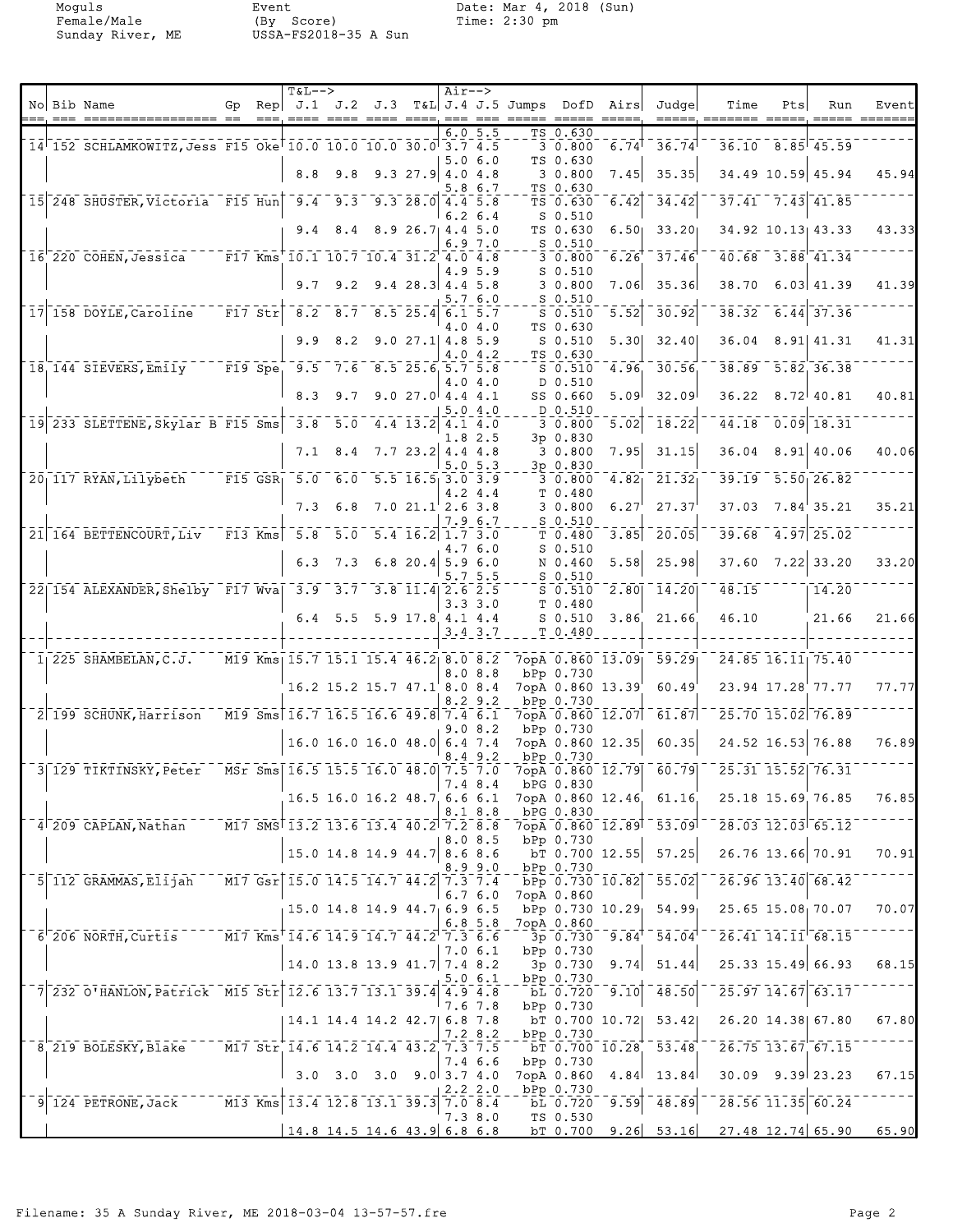Moguls Event Date: Mar 4, 2018 (Sun)<br>Female/Male (By Score) Time: 2:30 pm<br>Sunday River, ME USSA-FS2018-35 A Sun Female/Male (By Score) Time: 2:30 pm Sunday River, ME USSA-FS2018-35 A Sun

|  |                                                                                                      |           | $T&L--$                                           |         |                               |                    | Air-->             |              |                                                    |                            |                 |                        |                         |                        |                                             |       |
|--|------------------------------------------------------------------------------------------------------|-----------|---------------------------------------------------|---------|-------------------------------|--------------------|--------------------|--------------|----------------------------------------------------|----------------------------|-----------------|------------------------|-------------------------|------------------------|---------------------------------------------|-------|
|  | No Bib Name                                                                                          | Gp        |                                                   |         |                               |                    |                    |              | Rep $J.1$ $J.2$ $J.3$ $T&L$ $J.4$ $J.5$ Jumps DofD |                            | Airs            | Judgel                 | Time                    | Pts                    | Run                                         | Event |
|  | $10^{\dagger}$ 140 GOODIN, Lucas                                                                     |           | $MT9$ Hv $T12.5$ 12.2 12.3 37.0 6.2 7.8           |         |                               |                    | 8.O                | 9.0          |                                                    | TS 0.530                   | bPG 0.830 12.25 | 49.25                  |                         |                        | $27.56$ $12.63$ 61.88                       |       |
|  |                                                                                                      |           |                                                   | 6.9 5.0 |                               | $5.9$ 17.8 4.9 5.2 | 7.2 7.8            |              |                                                    | 7opA 0.860<br>bF 0.830     | 5.73            | 23.53                  | 33.89                   |                        | $4.51$ 28.04                                | 61.88 |
|  | 11 227 GRAMMAS, Caleb                                                                                |           | $\overline{M15}$ Gsr 11.8 12.1 11.9 35.8 7.1 6.5  |         |                               |                    | 1.6 2.0            |              |                                                    | 7opA 0.860<br>bT 0.700     | 7.60            | 43.40                  |                         |                        | $\overline{28.22}$ $\overline{11.79}$ 55.19 |       |
|  |                                                                                                      |           |                                                   |         | 13.8 13.6 13.7 41.1 5.9 6.1   |                    | 4.03.8             |              |                                                    | bPp 0.730<br>bL 0.720      | 8.83            | 49.93                  |                         |                        | 28.14 11.89 61.82                           | 61.82 |
|  | $12$ <sup><math>-130</math></sup> SIMON, Sid                                                         |           | M19 Kms 12.3 12.5 12.4 37.2 7.0 6.5               |         |                               |                    |                    | 6.3 6.1      |                                                    | bPp 0.730<br>bT 0.700      | 8.89            | 46.09                  |                         | 28.56 11.35 57.44      |                                             |       |
|  |                                                                                                      |           |                                                   |         |                               |                    | 5.96.0             |              |                                                    | 3 0.700                    |                 |                        |                         |                        | 29.34 10.35 61.57                           |       |
|  |                                                                                                      |           | $13.7$ 13.6 13.6 40.9 7.1 6.4                     |         |                               |                    | 7.9 8.1            |              |                                                    | 3 0.700                    | bT 0.700 10.32  | 51.22                  |                         |                        |                                             | 61.57 |
|  | 13 111 SERELS, Spencer                                                                               |           | M19 Sms 12.7 12.3 12.5 37.5 6.1 6.0               |         |                               |                    |                    | 6.1 7.1      |                                                    | bT 0.700<br>3 0.700        | 8.85            | 46.35                  |                         | 29.18 10.55 56.90      |                                             |       |
|  |                                                                                                      |           |                                                   |         | 13.8 12.9 13.3 40.0 5.9 5.5   |                    | 6.88.0             |              |                                                    | bT 0.700<br>3 0.700        | 9.17            | 49.17                  |                         | 27.84 12.27 61.44      |                                             | 61.44 |
|  | 14 115 RYAN, Aidan                                                                                   |           | M17 Gsr, 13.2 13.0 13.1 39.3 6.9 6.4              |         |                               |                    |                    | 7.0 6.1      |                                                    | bPp 0.730                  | bPG 0.830 10.29 | 49.59                  |                         |                        | 28.89 10.93 60.52                           |       |
|  |                                                                                                      |           |                                                   |         | 12.4 13.1 12.7 38.2 4.0 3.0   |                    | 6.56.0             |              |                                                    | bPG 0.830<br>bPG 0.830     | 8.09            | 46.29                  |                         |                        | 28.69 11.18 57.47                           | 60.52 |
|  | 15 169 LATTERMAN, Spencer M17 Sms 12.8 13.1 12.9 38.8 6.1 6.4                                        |           |                                                   |         |                               |                    |                    | 6.7 7.6      |                                                    | 3p 0.730<br>3 0.700        | 9.56            | 48.36                  |                         | 29.01 10.77 59.13      |                                             |       |
|  |                                                                                                      |           |                                                   |         | $12.6$ 12.0 12.3 36.9         |                    | 5.04.2<br>4.7 6.0  |              |                                                    | 3p 0.730<br>3 0.700        | 7.10            | 44.00                  |                         |                        | 27.86 12.25 56.25                           | 59.13 |
|  | $16$ <sub>1</sub> 133 LAMLEIN, Raymond M15 Kms <sub>1</sub> 11.9 12.5 12.2 36.6 <sub>1</sub> 7.0 7.5 |           |                                                   |         |                               |                    |                    | 6.98.2       |                                                    | 3 0.700                    | bT 0.700 10.36  | 46.96                  |                         |                        | $30.61 - 8.72$ 55.68                        |       |
|  |                                                                                                      |           |                                                   |         | $12.6$ 12.6 12.6 37.8 6.6 6.0 |                    |                    | 6.3 6.5      |                                                    | bL 0.720<br>3 0.700        | 9.01            | 46.81                  |                         |                        | 29.31 10.39 57.20                           | 57.20 |
|  | $17$ 171 SMITH, Eric M15 Spe 7.5 8.8 8.1 24.4 4.6 6.0                                                |           |                                                   |         |                               |                    |                    |              |                                                    | 3p 0.730                   | 6.84            | 31.24                  | 29.88                   |                        | $-9.66$ 40.90                               |       |
|  |                                                                                                      |           |                                                   |         | $12.1$ 12.0 12.0 36.1         |                    | 3.0 4.0<br>4.9 6.2 |              |                                                    | 7 0.850<br>3p 0.730        | 9.65            | 45.75                  |                         |                        | 28.73 11.13 56.88                           | 56.88 |
|  | 18 105 REILEY, Camden                                                                                |           | M17 Nys 12.4 11.9 12.1 36.4 6.4 7.8               |         |                               |                    | 6.2, 7.0           |              |                                                    | 7 0.850                    | 3, 0.700, 10.11 | 46.51                  |                         |                        | 29.38 10.30 56.81                           |       |
|  |                                                                                                      |           |                                                   |         | 10.1 11.2 10.6 31.9 5.8 6.4   |                    | 6.67.5             |              |                                                    | 3p 0.730<br>3 0.700        | 8.17            | 40.07                  |                         |                        | 28.02 12.04 52.11                           | 56.81 |
|  | 19 107 ALVA, Isaac M15 Bm 12.7 11.4 12.0 36.1 6.1 6.5                                                |           |                                                   |         |                               |                    | 5.25.5             |              |                                                    | 3p 0.730<br>bT 0.700       | 8.82            | 44.92                  |                         |                        | 28.19 11.82 56.74                           |       |
|  |                                                                                                      |           |                                                   |         | $11.4$ 10.4 10.9 32.7         |                    | 5.9 6.2<br>6.0 6.8 |              |                                                    | 3p 0.730<br>bT 0.700       | 7.32            | 40.02                  |                         |                        | 27.63 12.54 52.56                           | 56.74 |
|  | $20$ 114 DAMORE, Tyler                                                                               | $M15$ Kms |                                                   |         | $9.7$ 10.3 10.0 30.0 4.4 3.8  |                    | 4.0 3.8            |              |                                                    | 3p 0.730<br>bT 0.700       | 5.81            | 35.81                  |                         |                        | $30.39 - 9.00 - 44.81$                      |       |
|  |                                                                                                      |           |                                                   |         | $11.2$ 11.7 11.4 34.3 6.6 6.2 |                    | 4.0 4.4            |              |                                                    | 3 0.700<br>bT 0.700        | 9.97            | 44.27                  |                         |                        | 28.48 11.45 55.72                           | 55.72 |
|  | 21 134 MCGUIRE, Michael                                                                              |           | $M17$ Hv $^{+}$ 4.5 5.1 4.8 14.4 7.7 6.5          |         |                               |                    |                    | 7.1 8.6      |                                                    | 3 0.700<br>bPp 0.730       | 6.23            | 20.63                  |                         | $34.46$ $3.78$ $24.41$ |                                             |       |
|  |                                                                                                      |           |                                                   |         | $12.4$ 12.5 12.4 37.3 3.8 3.0 |                    | 1.02.0             |              |                                                    | bT 0.700<br>bT 0.700       |                 | $6.80 \mid 44.10 \mid$ |                         |                        | 28.67 11.21 55.31                           | 55.31 |
|  | 22 222 LYNCH, Clay ------- M17 KMS 9.1 9.2 9.1 27.4 6.1 5.0                                          |           |                                                   |         |                               |                    |                    | $6.5\,5.8$   |                                                    | bL 0.720<br>bL 0.720       | 8.30            | $-35.70$               |                         |                        | $27.16$ $13.15$ $48.85$                     |       |
|  |                                                                                                      |           |                                                   |         | 9.6 10.6 10.1 30.3 6.2 6.7    |                    | 5.96.4             |              |                                                    | 3 0.700                    |                 |                        |                         |                        |                                             | 52.68 |
|  |                                                                                                      |           |                                                   |         |                               |                    |                    | $6.4\;\,5.0$ |                                                    | bT 0.700<br>3 0.700        | 8.50            | 38.80                  |                         |                        | 26.59 13.88 52.68                           |       |
|  | 23 195 LEVITTS, Blake                                                                                |           | $1 - 20 = 6.1$ $- 7.0$ $- 6.6$ $19.7$ $7.0$ $6.2$ |         |                               |                    |                    | 6.6 5.8      |                                                    | 3 0.700<br>TS 0.530        | 7.90            | $-27.60$               | $-35.10 - 2.96 - 30.56$ |                        |                                             |       |
|  |                                                                                                      |           | $ 11.8 \t10.4 \t11.1 \t33.3  6.3 \t7.3$           |         |                               |                    |                    | 5.46.3       |                                                    | 30.700<br><b>TTS 0.640</b> | 8.50            | 41.80                  |                         |                        | 29.05 10.72 52.52                           | 52.52 |
|  | 24 125 GREEN, Keenan M17 Kms 10.8 10.4 10.6 31.8 4.7 4.8                                             |           |                                                   |         |                               |                    |                    | 6.4 7.0      |                                                    | 3 0.700<br>TS 0.530        | 6.87            | 38.67                  |                         |                        | $\overline{28.25}$ 11.75 50.42              |       |
|  |                                                                                                      |           |                                                   |         | $10.9$ 11.5 11.2 33.6 4.6 6.0 |                    | 7.36.8             |              |                                                    | 3 0.700<br>TS 0.530        | 7.44            | 41.04                  |                         |                        | 28.48 11.45 52.49                           | 52.49 |
|  | 25 162 TOBEY, Gavin M15 Hun, 10.2 11.4 10.8 32.4 5.4 6.8                                             |           |                                                   |         |                               |                    | 3.24.3             |              |                                                    | $-30.700$<br>TS 0.530      | 6.25            | 38.65                  |                         |                        | $31.82 - 7.17$ 45.82                        |       |
|  |                                                                                                      |           | $\frac{1}{11.5}$ 12.2 11.8 35.5 6.7 7.8           |         |                               |                    | 5.86.0             |              |                                                    | 3 0.700<br>TS 0.530        | 8.20            | 43.70                  |                         |                        | $31.13$ $8.05$ 51.75                        | 51.75 |
|  | 26 147 SCHLAMKOWITZ, Jack M17 Oke 10.3 9.3 9.8 29.4 6.0 4.8                                          |           |                                                   |         |                               |                    |                    | 5.0 6.5      |                                                    | 3G 0.830<br>3 0.700        | 8.50            | $\bar{3}\bar{7}.90]$   | $-27.44$ 12.79 50.69    |                        |                                             |       |
|  |                                                                                                      |           |                                                   |         | 8.4 8.7 8.5 25.6 4.9 5.0      |                    | 6.06.7             |              |                                                    | 3g 0.750<br>3 0.700        | 8.15            | 33.75                  | 26.78 13.63 47.38       |                        |                                             | 50.69 |
|  | 27 170 AUTIELLO, Anthony M15 Kms 12.4 11.7 12.0 36.1 5.3 5.8                                         |           |                                                   |         |                               |                    |                    |              |                                                    | S 0.410                    | $\sqrt{-5.31}$  | 41.41                  | $-33.06 - 5.58$ 46.99   |                        |                                             |       |
|  |                                                                                                      |           |                                                   |         | $11.5$ 11.5 11.5 34.5 5.1 6.0 |                    |                    | $5.4\;6.1$   |                                                    | TS 0.530<br>$S_0.410$      | 5.26'           | 39.76                  | 32.77 5.95 45.71        |                        |                                             | 46.99 |
|  |                                                                                                      |           |                                                   |         |                               |                    | $6.8$ 7.8          |              |                                                    | X 0.410                    |                 |                        |                         |                        |                                             |       |